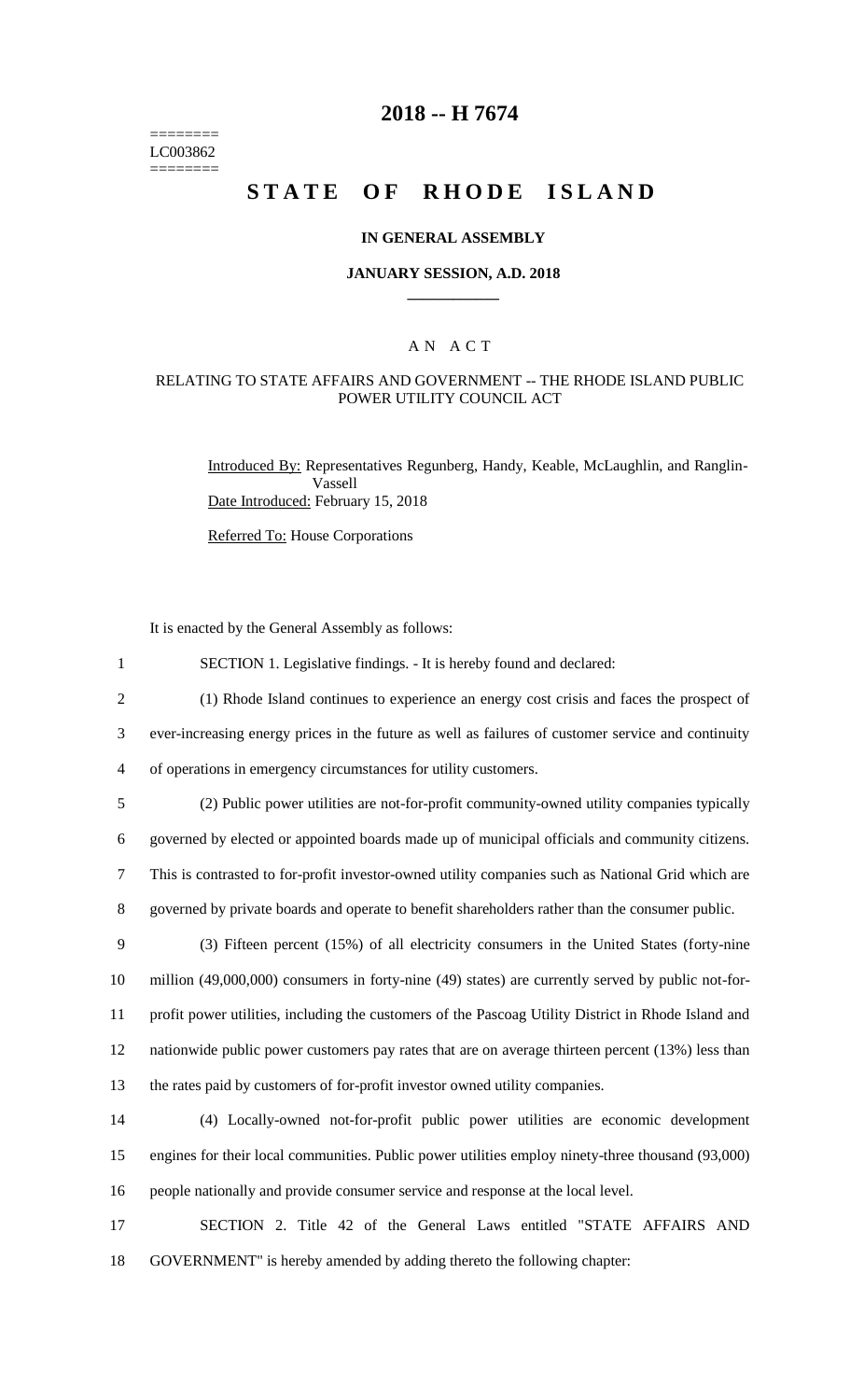| $\mathbf{1}$   | <b>CHAPTER 140.5</b>                                                                                   |
|----------------|--------------------------------------------------------------------------------------------------------|
| $\overline{2}$ | THE RHODE ISLAND PUBLIC POWER UTILITY COUNCIL ACT                                                      |
| 3              | 42-140.5-1. Short title.                                                                               |
| 4              | This chapter shall be known and may be cited as the "The Rhode Island Public Power"                    |
| 5              | <b>Utility Council Act."</b>                                                                           |
| 6              | 42-140.5-2. Establishment of council -- Purposes.                                                      |
| 7              | (a) There is hereby authorized, created and established a council to be known as "The                  |
| 8              | Rhode Island Public Power Utility Council" with the powers and duties set forth in this chapter.       |
| 9              | (b) The purposes of this council are to:                                                               |
| 10             | (1) Evaluate and make recommendations for the most appropriate and effective form of                   |
| 11             | public not-for-profit power utility enabling legislation to best serve the needs of power consumers    |
| 12             | in Rhode Island including consideration of lowest cost for the utility consumer, local control and     |
| 13             | effective response to local consumer needs in terms of economics, customer service, emergency          |
| 14             | response and continuation of operations.                                                               |
| 15             | (2) Develop and implement a process for comprehensive stakeholder involvement in the                   |
| 16             | design and implementation of a new statutory model for public not-for-profit power utilities in        |
| 17             | Rhode Island.                                                                                          |
| 18             | (3) Promote public understanding of the benefits of municipal level or regional public                 |
| 19             | not-for-profit power utilities.                                                                        |
| 20             | (4) After passage of public not-for-profit power utility enabling legislation suitable to the          |
| 21             | conditions in Rhode Island, continue to provide public stakeholder involvement in the                  |
| 22             | establishment and implementation of public not-for-profit power utilities in Rhode Island at the       |
| 23             | municipal level.                                                                                       |
| 24             | 42-140.5-3. Composition and appointment.                                                               |
| 25             | (a) The council shall consist of fifteen (15) members appointed by the governor with the               |
| 26             | advice and consent of the senate; eleven (11) members shall be voting members, and the governor        |
| 27             | shall give due consideration to appointment of persons with knowledge of:                              |
| 28             | (1) Public not-for-profit power utility establishment and operation;                                   |
| 29             | (2) Energy generation, distribution and regulation;                                                    |
| 30             | The needs of residential users, large commercial/industrial users, small<br>(3)                        |
| 31             | commercial/industrial users, large nonprofit institutional users, small nonprofit institutional users, |
| 32             | and municipal users; and                                                                               |
| 33             | (4) Specific knowledge of the needs of low-income utility customers.                                   |
| 34             | (b) Four (4) members shall be ex officio, non-voting members, including three (3)                      |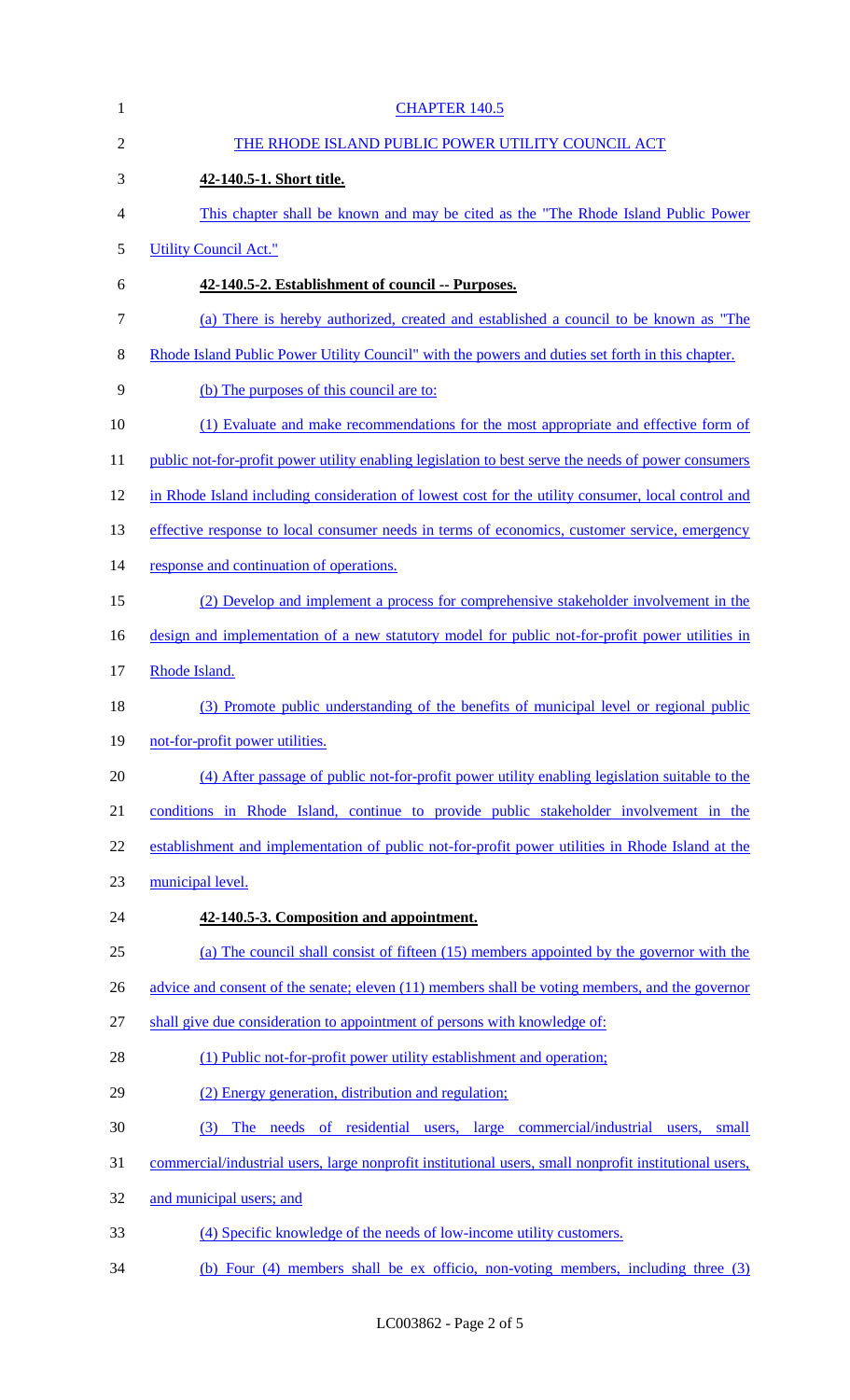| $\mathbf{1}$   | municipal officials and the commissioner of the office of energy resources. From the eleven (11)   |
|----------------|----------------------------------------------------------------------------------------------------|
| $\overline{c}$ | voting members, the governor shall appoint one person to be chairperson of the council and one     |
| 3              | person to be vice chairperson of the council; the commissioner of the office of energy resources   |
| 4              | shall be the executive secretary and executive director of the council.                            |
| $\mathfrak s$  | (c) With the exception of the commissioner of the office of energy resources; of the               |
| 6              | initial appointments; three (3) members shall be appointed for a term of one year; three (3)       |
| 7              | members shall be appointed for a term of two (2) years, and four (4) members shall be appointed    |
| 8              | for a term of three (3) years; thereafter members shall be appointed for a term of three (3) years |
| 9              | and may be reappointed.                                                                            |
| 10             | (d) A simple majority of the total number of voting members shall constitute a quorum.             |
| 11             | (e) A vacancy other than by expiration shall be filled in the manner of the original               |
| 12             | appointment but only for the unexpired portion of the term. The appointing authority shall have    |
| 13             | the power to remove an appointee for just cause.                                                   |
| 14             | (f) The members of the council shall not be compensated for their service but shall be             |
| 15             | reimbursed for their actual expenses necessarily incurred in the performance of their duties. The  |
| 16             | provisions of this subsection shall not apply to the executive secretary/executive director.       |
| 17             | 42-140.5-4. Powers and duties.                                                                     |
| 18             | The council shall have the power to:                                                               |
| 19             | (1) Develop and recommend the optimal statutory form for public not-for-profit power               |
| 20             | utilities to meet the needs of Rhode Island utility consumers, including how public not-for-profit |
| 21             | power utilities engage with current programs and factors including:                                |
| 22             | (i) Least cost procurement law and state energy efficiency programs;                               |
| 23             | (ii) State low-income home energy assistance program – oil fuel heating support;                   |
| 24             | (iii) Renewable energy standard;                                                                   |
| 25             | (iv) Renewable energy growth tariff program;                                                       |
| 26             | (v) Net metering and virtual net metering programs;                                                |
| 27             | (vi) Engagement with ISO-New England;                                                              |
| 28             | (vii) Engagement with the federal energy regulatory commission;                                    |
| 29             | (viii) Rhode Island's electrical and foreman labor unions;                                         |
| 30             | (ix) Insurance and liabilities;                                                                    |
| 31             | $(x)$ Renewable energy, energy efficiency, heating assistance, power shutoffs customer;            |
| 32             | and                                                                                                |
| 33             | (xi) Storm restoration.                                                                            |
| 34             | (2) Monitor and evaluate implementation of public not-for-profit power utilities in Rhode          |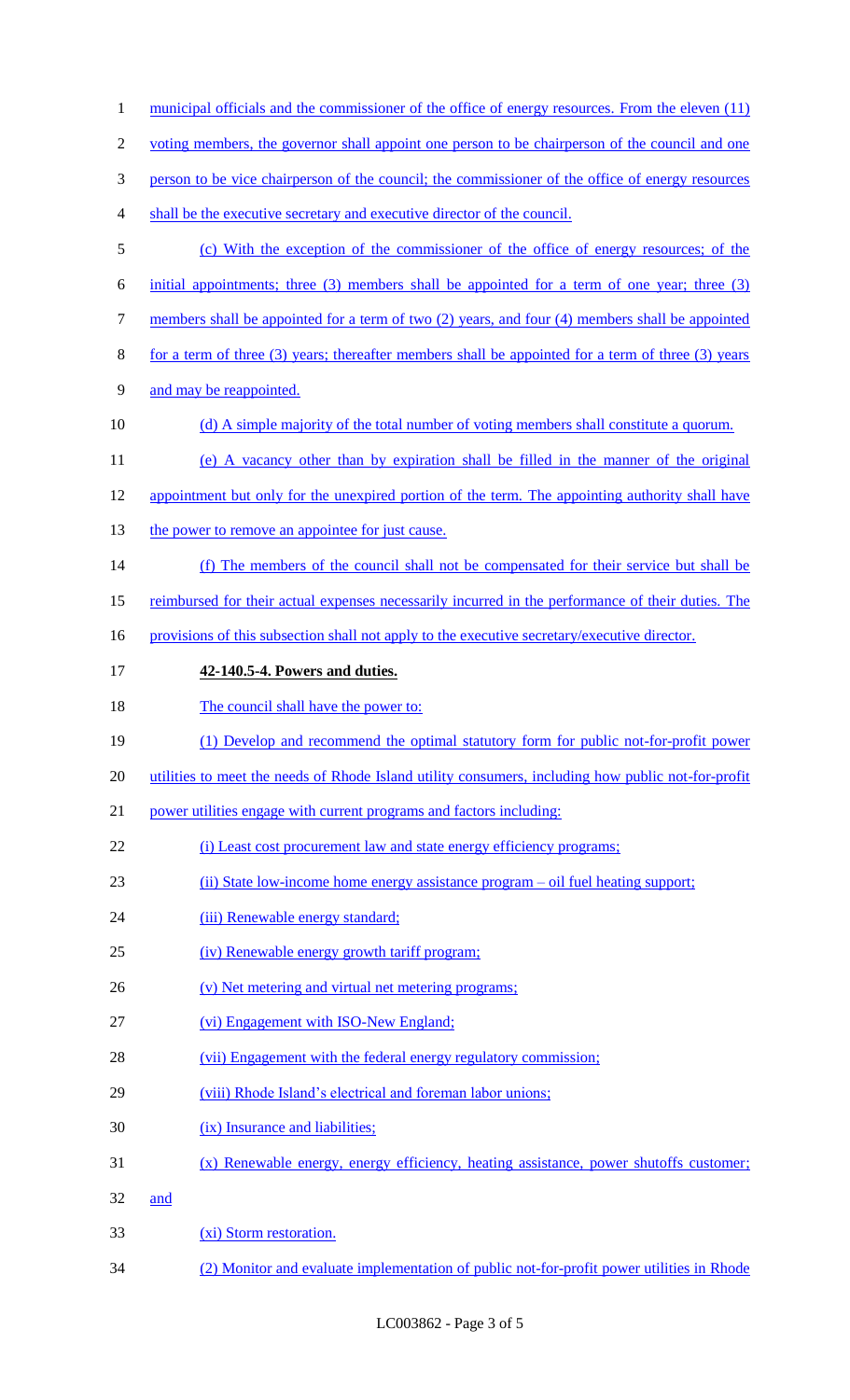| $\mathbf{1}$   | Island including making findings and recommendations with regard to changes, modifications or       |
|----------------|-----------------------------------------------------------------------------------------------------|
| $\overline{2}$ | continuation of any statutory framework for public power in Rhode Island.                           |
| 3              | (3) Submit to the joint committee on energy an annual report on/or before April 15 of               |
|                |                                                                                                     |
| $\overline{4}$ | each year, commencing in 2019, regarding public power establishment and implementation in           |
| 5              | Rhode Island including recommendations regarding any improvements to the statutory structure        |
| 6              | for public power which might be necessary or desirable.                                             |
| 7              | (4) Participate in proceedings of the public utilities commission that pertain to the               |
| 8              | purposes of the council.                                                                            |
| 9              | (5) Consider such other matters as it may deem appropriate to the fulfillment of its                |
| 10             | purposes, and may advise the governor, the general assembly, other parties, and the public with     |
| 11             | regard to matters pertaining to its purposes and duties, which advice may include findings and      |
| 12             | recommendations.                                                                                    |
| 13             | 42-140.5-5. Additional general powers.                                                              |
| 14             | In order to effectuate its powers and duties the council has the following additional               |
| 15             | powers:                                                                                             |
| 16             | (1) To make any studies of conditions, activities, or problems related to the state's               |
| 17             | adoption and implementation of public not-for-profit power utilities.                               |
| 18             | (2) To adopt and amend bylaws, to establish committees, to elect and/or appoint officers            |
| 19             | and agents, and to engage consultants and professional services as necessary and appropriate to     |
| 20             | fulfill its purposes.                                                                               |
| 21             | (3) To accept and administer grants from the federal government and from other sources,             |
| 22             | public or private, for the carrying out of any of its functions, which loans or grants shall not be |
| 23             | expended for other than the purposes for which provided.                                            |
| 24             | (4) To work with the appropriate federal, regional, state and municipal agencies and                |
| 25             | authorities and private entities.                                                                   |
| 26             | (5) To apply for, accept and expend allocations, grants and bequests of funds, for the              |
| 27             | purpose of carrying out the lawful responsibilities of the council.                                 |
| 28             | SECTION 3. This act shall take effect upon passage.                                                 |

======== LC003862 ========